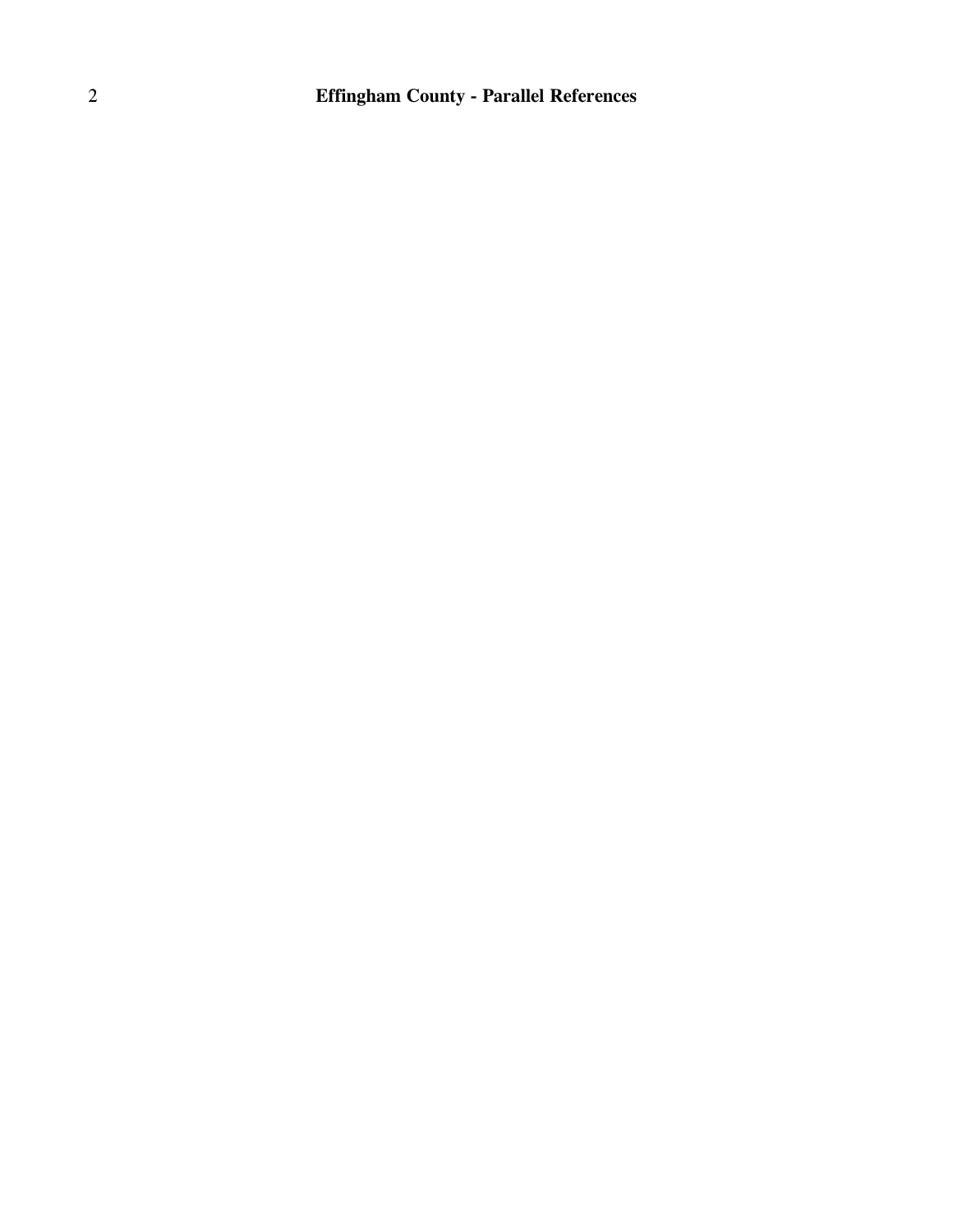## **REFERENCES TO ILLINOIS COMPILED STATUTES**

| <b>ILCS</b> Section      | <b>Code Section</b>                       |
|--------------------------|-------------------------------------------|
| 5 ILCS 70/1.01           | 10.04                                     |
| 5 ILCS 70/1.02           | 10.04                                     |
| 5 ILCS 70/1.03           | 10.04                                     |
| 5 ILCS 70/1.04           | 10.04                                     |
| 5 ILCS 70/1.05           | 10.02                                     |
| 5 ILCS 70/1.07           | 10.02                                     |
| 5 ILCS 70/1.08           | 10.02                                     |
| 5 ILCS 70/1.09           | 10.04                                     |
| 5 ILCS 70/1.10           | 10.02                                     |
| 5 ILCS 70/1.11           | 10.04                                     |
| 5 ILCS 70/1.12           | 10.02                                     |
| 5 ILCS 70/1.15           | 10.02                                     |
| 5 ILCS 70/1.16           | 10.02                                     |
| 5 ILCS 70/1.17           | 10.02                                     |
| 5 ILCS 70/1.20           | 10.02                                     |
| 5 ILCS 70/1.24           | 10.02                                     |
| 5 ILCS 70/1.28           | 10.02                                     |
| 5 ILCS 70/1.29           | 10.02                                     |
| 5 ILCS 70/2              | 10.04                                     |
| 5 ILCS 120               | 32.008, 32.070                            |
| <b>5 ILCS 140</b>        | 34.098                                    |
| 5 ILCS 140/1 et seq.     | 33.74                                     |
| 5 ILCS 140/1.1 et seq.   | 34.095                                    |
| 5 ILCS 140/7             | 34.104                                    |
| 5 ILCS 140/11            | 34.105                                    |
| 5 ILCS 175/1-101 et seq. | 10.02                                     |
| 5 ILCS 275/7 et seq.     | 31.36                                     |
| 5 ILCS 315/3             | 33.40                                     |
| 5 ILCS 430/10-10 et seq. | 33.17                                     |
| 10 ILCS 5/1-3            | 10.02, 33.40                              |
| 10 ILCS 5/9-1 et seq.    | 33.17                                     |
| 10 ILCS 5/9-1.4          | 33.40                                     |
| 10 ILCS 5/9-3            | 33.40                                     |
| 10 ILCS 115/1            | 36.155                                    |
| 20 ILCS 3305             | 31.30 - 31.33, 31.39, 31.41, 31.45, 31.46 |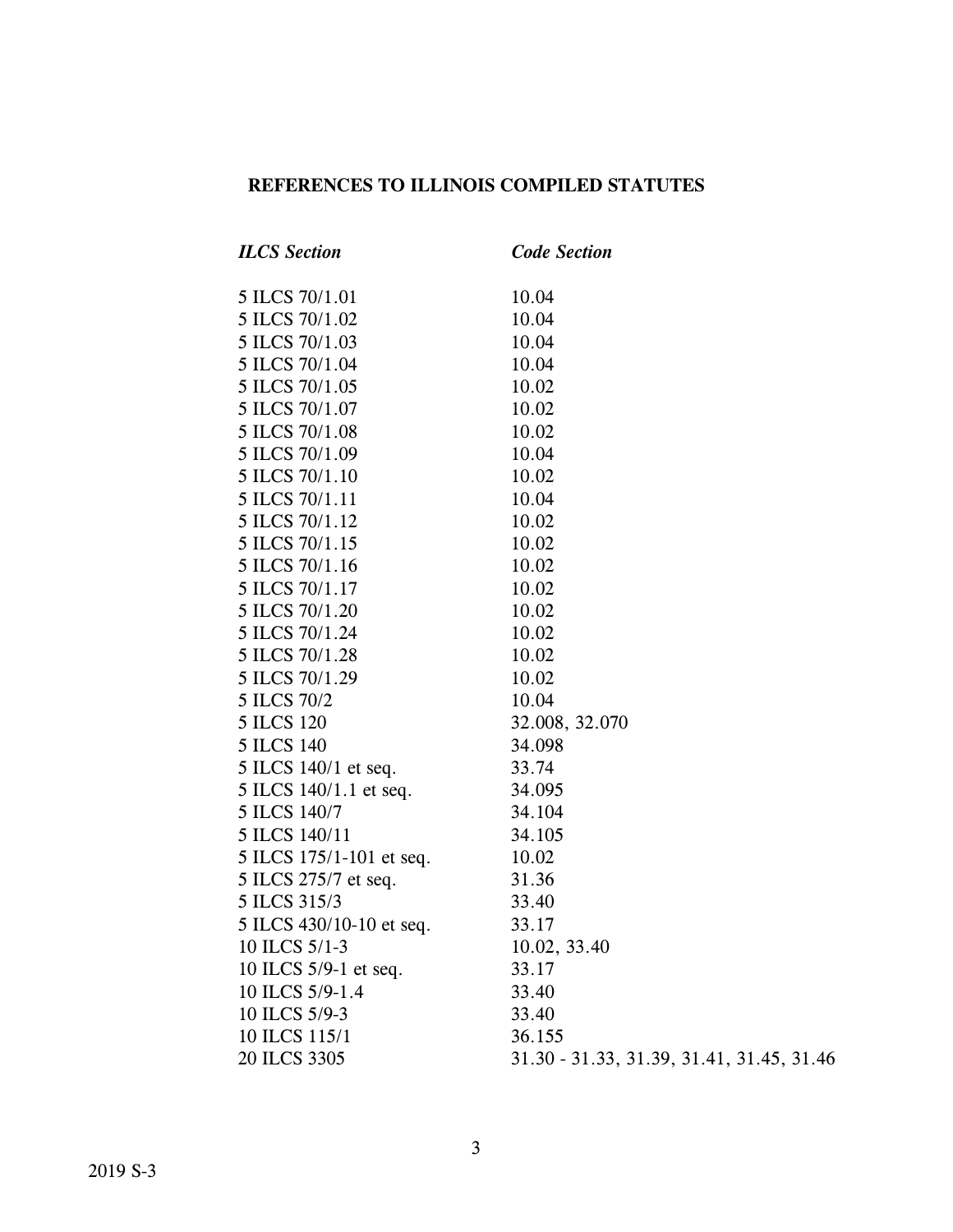*ILCS Section Code Section*

| 20 ILCS 3305/4                                                                                                                                                                                                                                          | 31.33,<br>31.33<br>31.39<br>31.33<br>33.15<br>33.15<br>34.063<br>34.055<br>36.101<br>36.100<br>36.101 |
|---------------------------------------------------------------------------------------------------------------------------------------------------------------------------------------------------------------------------------------------------------|-------------------------------------------------------------------------------------------------------|
| 20 ILCS 3305/6(c)(5)                                                                                                                                                                                                                                    |                                                                                                       |
| 20 ILCS 3305/10                                                                                                                                                                                                                                         |                                                                                                       |
| 20 ILCS 3305/10(g)                                                                                                                                                                                                                                      |                                                                                                       |
| 25 ILCS 170/1 et seq.                                                                                                                                                                                                                                   |                                                                                                       |
| 30 ILCS 235 et seq.                                                                                                                                                                                                                                     |                                                                                                       |
| 30 ILCS 235/2                                                                                                                                                                                                                                           |                                                                                                       |
| 35 ILCS 105                                                                                                                                                                                                                                             |                                                                                                       |
| 35 ILCS 105/1 et seq.                                                                                                                                                                                                                                   |                                                                                                       |
| 35 ILCS 120                                                                                                                                                                                                                                             |                                                                                                       |
|                                                                                                                                                                                                                                                         |                                                                                                       |
| 35 ILCS 105/1 et seq.<br>36 ILCS 120<br>36 ILCS 120<br>36 ILCS 145/1 et seq.<br>36 ILCS 145/2<br>36 ILCS 145/2<br>36 ILCS 145/2<br>36 ILCS 145/5<br>36 ILCS 187<br>36 ILCS 515/1 et seq.<br>36 ICS 515/1 et seq.<br>36 ICS 515/4<br>36 ILCS 515/4<br>36 |                                                                                                       |
|                                                                                                                                                                                                                                                         |                                                                                                       |
|                                                                                                                                                                                                                                                         |                                                                                                       |
|                                                                                                                                                                                                                                                         |                                                                                                       |
|                                                                                                                                                                                                                                                         |                                                                                                       |
|                                                                                                                                                                                                                                                         |                                                                                                       |
|                                                                                                                                                                                                                                                         |                                                                                                       |
|                                                                                                                                                                                                                                                         |                                                                                                       |
|                                                                                                                                                                                                                                                         |                                                                                                       |
|                                                                                                                                                                                                                                                         |                                                                                                       |
|                                                                                                                                                                                                                                                         |                                                                                                       |
|                                                                                                                                                                                                                                                         |                                                                                                       |
|                                                                                                                                                                                                                                                         |                                                                                                       |
|                                                                                                                                                                                                                                                         |                                                                                                       |
|                                                                                                                                                                                                                                                         |                                                                                                       |
|                                                                                                                                                                                                                                                         |                                                                                                       |
|                                                                                                                                                                                                                                                         |                                                                                                       |
|                                                                                                                                                                                                                                                         |                                                                                                       |
|                                                                                                                                                                                                                                                         |                                                                                                       |
| 50 ILCS 835/4                                                                                                                                                                                                                                           | 35.072                                                                                                |
| 50 ILCS 835/4.1                                                                                                                                                                                                                                         | 35.073                                                                                                |
| 50 ILCS 835/5                                                                                                                                                                                                                                           | 35.074                                                                                                |
| 50 ILCS 835/6                                                                                                                                                                                                                                           | 35.075                                                                                                |
| 50 ILCS 835/7                                                                                                                                                                                                                                           | 35.076                                                                                                |
| 50 ILCS 835/8                                                                                                                                                                                                                                           | 35.077                                                                                                |
| 50 ILCS 835/9                                                                                                                                                                                                                                           | 35.078                                                                                                |
| 50 ILCS 835/10                                                                                                                                                                                                                                          | 35.079                                                                                                |
| 50 ILCS 835/11                                                                                                                                                                                                                                          | 35.080                                                                                                |
| 50 ILCS 835/12                                                                                                                                                                                                                                          | 35.081                                                                                                |

.33, 31.38<br>.33 101, 36.156 181, 36.183 50 ILCS 750/15.3 35.010, 36.143 .004, 35.005.<br>003 5.02, 115.03 50 ILCS 835/1 35.075, 35.078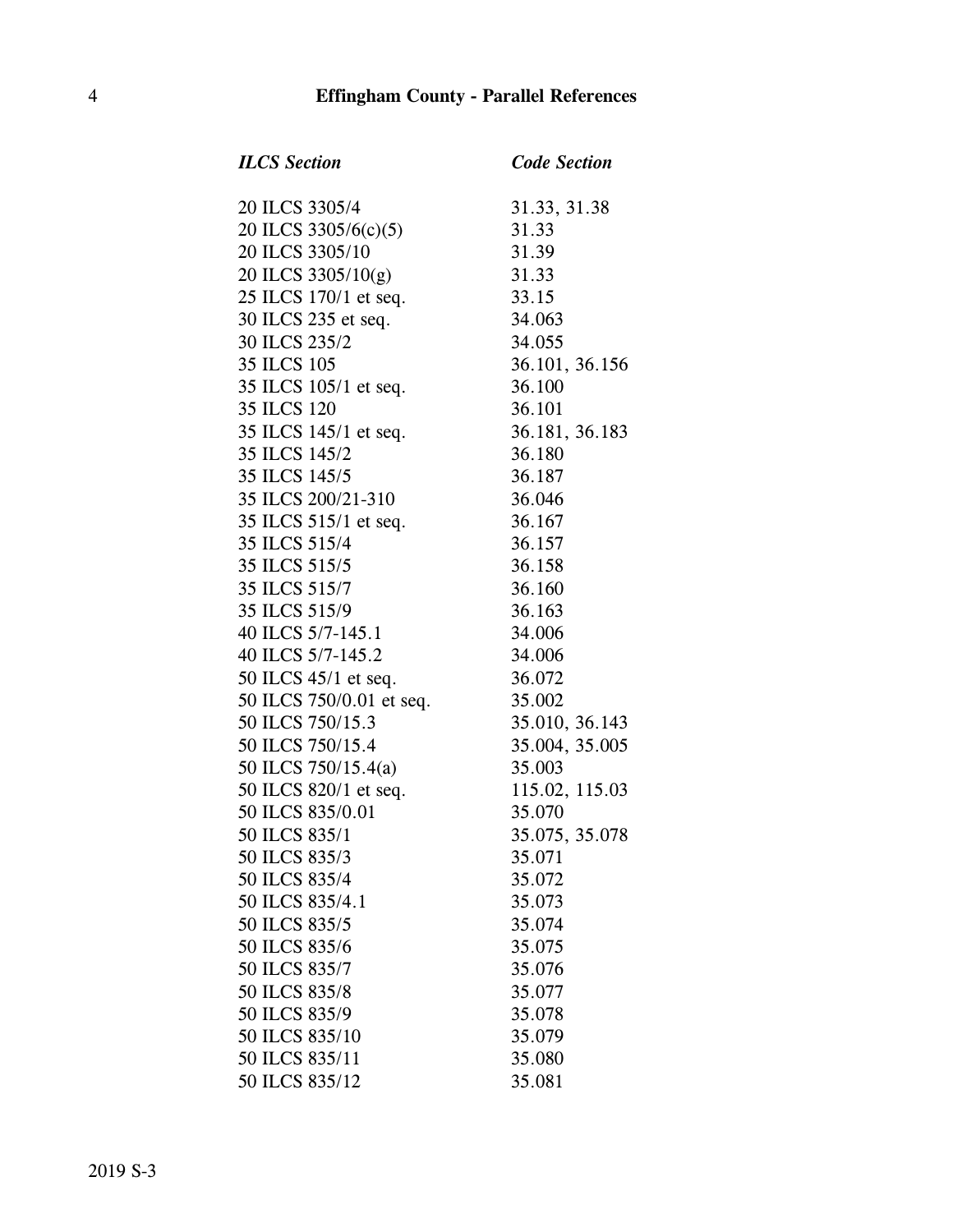#### **References to Illinois Compiled Statutes** 5

#### *ILCS Section Code Section*

55 ILCS 5/2-1001 32.054 55 ILCS 5/2-1002 32.054 55 ILCS 5/2-1003 32.030 55 ILCS 5/2-1005 32.056 55 ILCS 5/2-1006 32.055 55 ILCS 5/2-3009 32.032, 32.051, 32.052 55 ILCS 5/3-5018 36.054, 36.055 55 ILCS 5/3-10009 36.046 55 ILCS 5/4-4001 36.044 55 ILCS 5/4-5001 36.049 55 ILCS 5/5-1006.5(a) 36.103, 36.104 55 ILCS 5/5-1006.5(b) 36.103 55 ILCS 5/5-1022 34.002 55 ILCS 5/5-1030 36.187 55 ILCS 5/5-1031 36.116 55 ILCS 5/5-1078.2 130.99 55 ILCS 5/5-25001 35.059 55 ILCS 5/5-25010 35.055 55 ILCS 5/5-25012 35.052, 35.058 55 ILCS 5/5-25013 35.053 55 ILCS 5/5-39001 36.050 65 ILCS 5 10.02 65 ILCS 5/1-1-2 10.02 65 ILCS 5/1-1-2(5) 10.02 65 ILCS 5/1-2-1 10.99 65 ILCS 5/1-2-1.1 10.99 65 ILCS 5/8-11-2 36.138 105 ILCS 5/26-2a 130.02 210 ILCS 45 93.06 210 ILCS 115/1 36.157 210 ILCS 115/12 36.157 225 ILCS 225 51.02, 51.04 225 ILCS 225/8(3) 51.05 225 ILCS 225/19 51.99 225 ILCS 227 92.09 225 ILCS 345/1 50.11 225 ILCS 454/1 et seq. 91.04 230 ILCS 15/1 111.03 235 ILCS 5/1-1 et seq. 110.01

55 ILCS 5/1-1001 32.053, 32.054, 36.100, 36.101, 36.102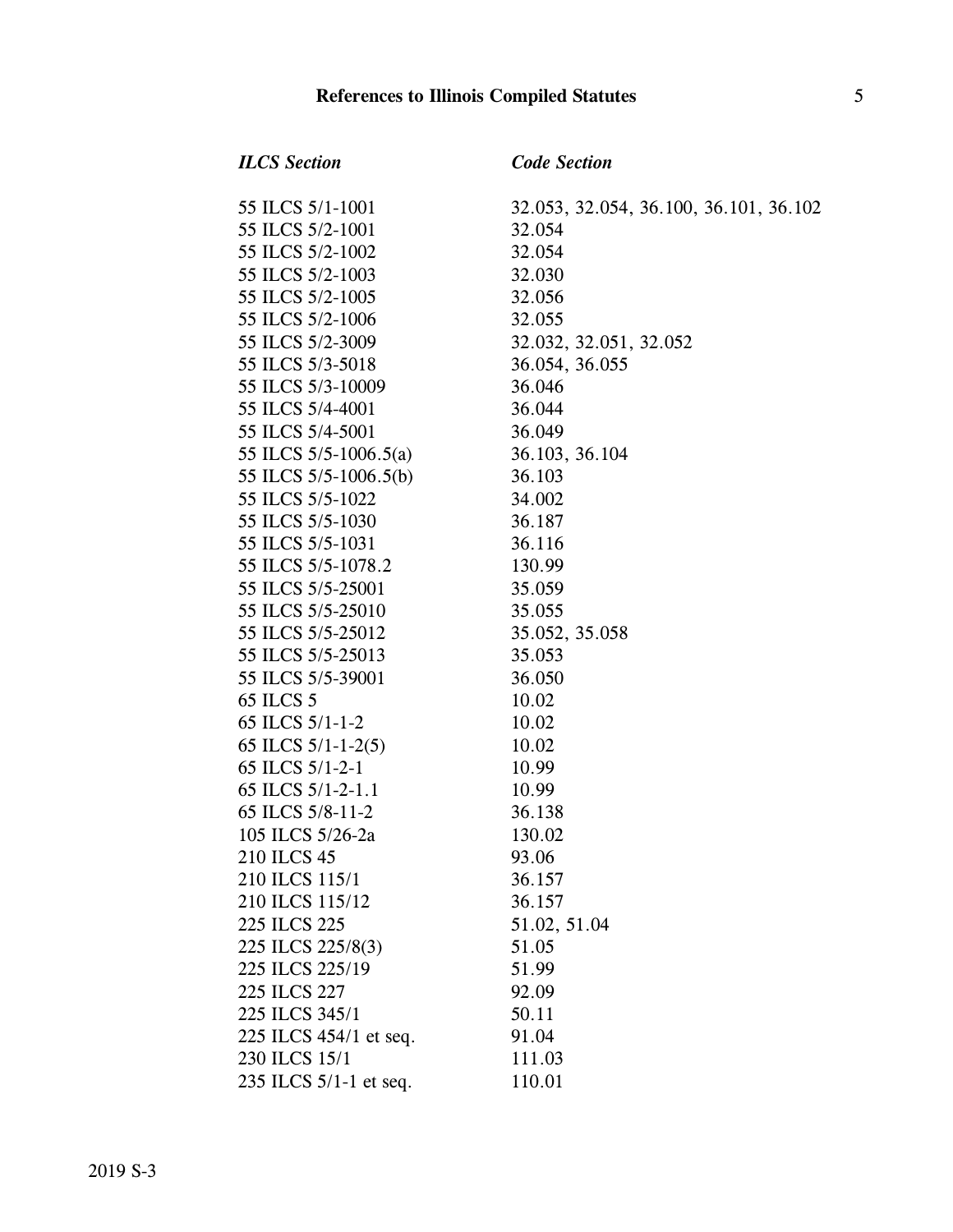| <b>ILCS</b> Section       | <b>Code Section</b>                   |
|---------------------------|---------------------------------------|
| 235 ILCS 5/4-2            | 110.17                                |
| 235 ILCS 5/4-4            | 110.17                                |
| 235 ILCS 5/7-5            | 110.17, 110.18                        |
| 235 ILCS 5/7-9            | 110.18                                |
| 320 ILCS 25/3.14          | 36.161                                |
| 405 ILCS $5/1.01$ et seq. | 110.05                                |
| 405 ILCS 5/26-2a          | 130.02                                |
| 405 ILCS 20               | 35.038                                |
| 405 ILCS 20 et seq.       | 35.025                                |
| 405 ILCS 20/3a            | 35.026                                |
| 405 ILCS 20/3b            | 35.027                                |
| 405 ILCS 20/3c            | 35.028                                |
| 405 ILCS 20/3d            | 35.029                                |
| 405 ILCS 20/3f            | 35.037                                |
| 410 ILCS 66               | 35.034                                |
| 410 ILCS 80/1 et seq.     | 34.010                                |
| 410 ILCS 82               | 93.01, 115.02, 115.15, 115.19, 115.20 |
| 410 ILCS 82/70            | 34.010                                |
| 410 ILCS 625              | 115.02                                |
| 415 ILCS 5/22.2(f)        | 34.012                                |
| 415 ILCS 10               | 52.01                                 |
| 415 ILCS 20               | 52.01                                 |
| 425 ILCS 35               | 92.01                                 |
| 425 ILCS 35/0.01 et seq.  | 92.01                                 |
| 510 ILCS 5                | 90.05                                 |
| 510 ILCS $5/1$ et seq.    | 90.06                                 |
| 510 ILCS 55/1 et seq.     | 90.06                                 |
| 625 ILCS 5                | 36.161                                |
| 625 ILCS 5/1-188          | 10.02                                 |
| 625 ILCS 5/7-703          | 36.004                                |
| 625 ILCS 5/11-501         | 36.040, 92.15                         |
| 705 ILCS 105/27.1b        | 36.001                                |
| 705 ILCS 135              | 36.015                                |
| 705 ILCS 135/15 et seq.   | 36.015                                |
| 705 ILCS 405/3-33.5(a-3)  | 130.02                                |
| 720 ILCS 550/10           | 36.041                                |
| 720 ILCS 570/410          | 36.041                                |
| 730 ILCS 5/5-6-3(g)       | 36.043                                |
| 730 ILCS 5/5-6-3.1(g)     | 36.043                                |
| 730 ILCS 125/17           | 36.056                                |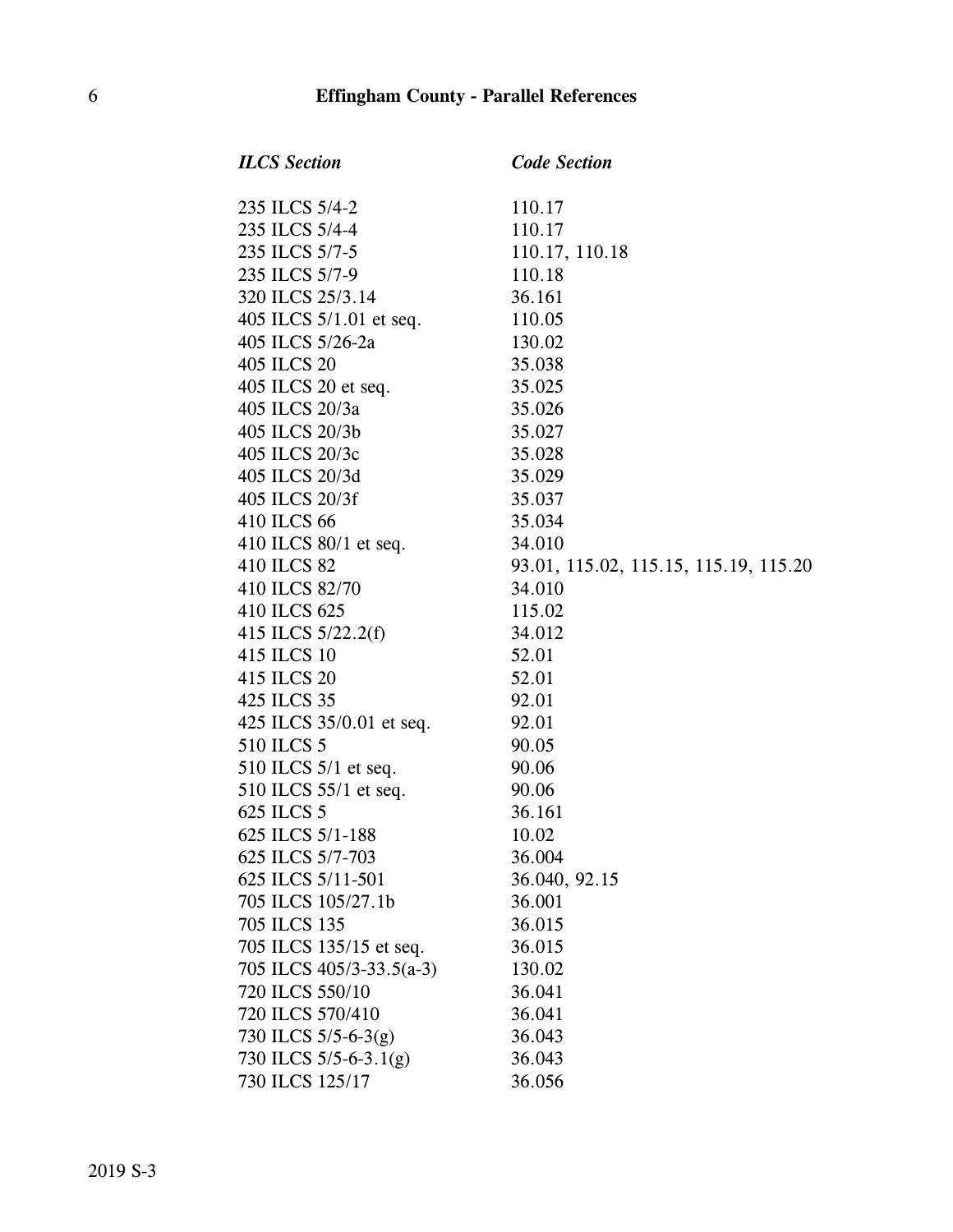| <b>ILCS</b> Section    | <b>Code Section</b> |
|------------------------|---------------------|
| 765 ILCS 205           | 150.076             |
| 810 ILCS 5/9-101       | 36.162              |
| 820 ILCS 305/1 et seq. | 31.33, 31.39        |
| 820 ILCS 310/1 et seq. | 31.33, 31.39        |
|                        |                     |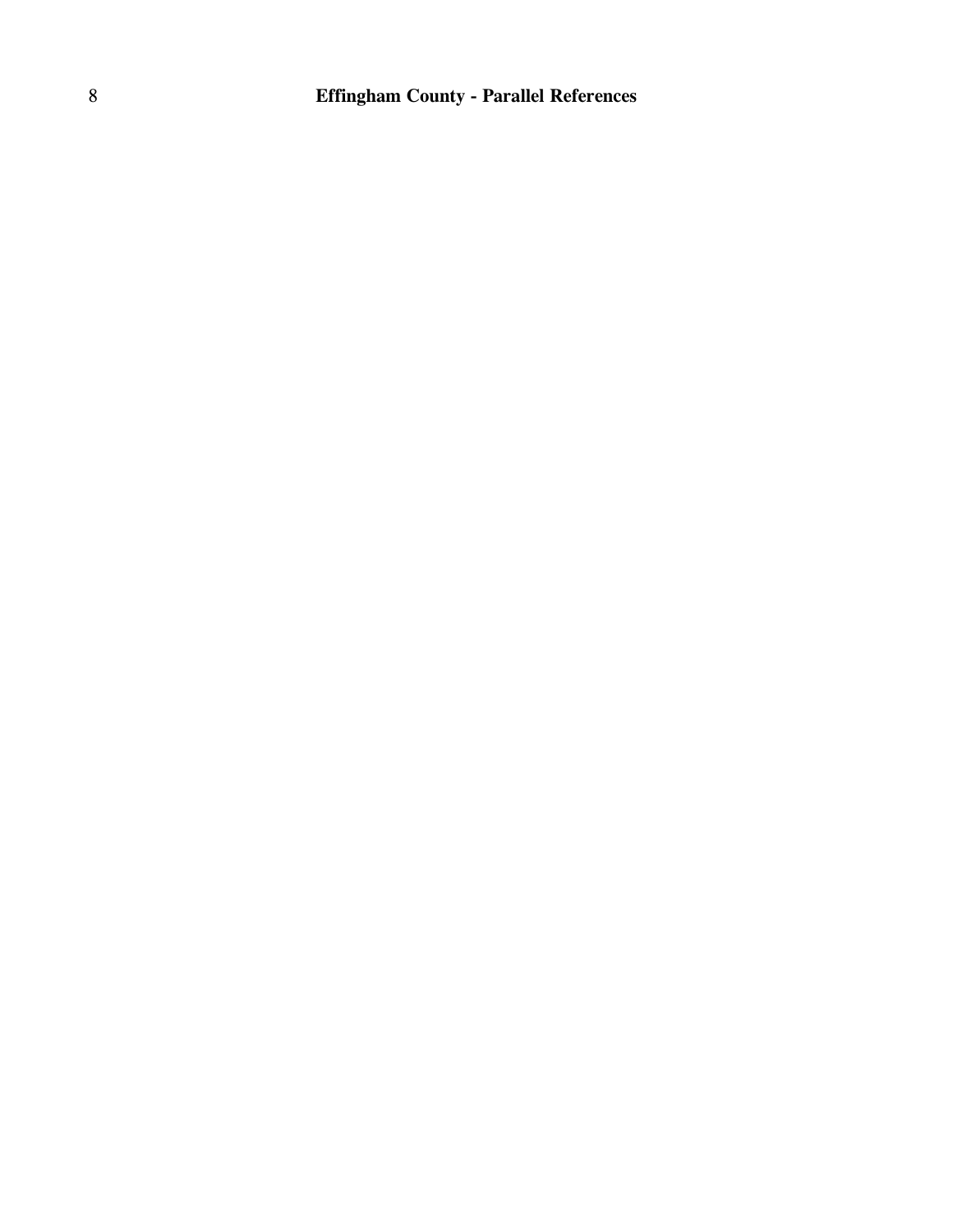### **REFERENCES TO PRIOR CODE**

| <b>Prior Code Reference</b> | 2016 Code Section |
|-----------------------------|-------------------|
| $1 - 1 - 16$                | 10.02             |
| $1 - 2 - 1$                 | 32.030            |
| $1 - 2 - 2$                 | 32.031            |
| $1 - 2 - 3$                 | 32.032            |
| $1 - 2 - 4$                 | 32.033            |
| $1 - 2 - 5$                 | 32.034            |
| $1 - 2 - 6$                 | 32.035            |
| $1 - 2 - 7$                 | 32.036            |
| $1 - 3 - 1$                 | 32.050            |
| $1 - 3 - 2$                 | 32.051            |
| $1 - 3 - 3$                 | 32.052            |
| $1 - 3 - 4$                 | 32.053            |
| $1 - 3 - 5$                 | 32.054            |
| $1 - 3 - 6$                 | 32.055            |
| $1 - 3 - 7$                 | 32.056            |
| $1 - 4 - 1$                 | 32.070            |
| $1 - 5 - 1$                 | 32.085            |
| $1 - 5 - 2$                 | 32.086            |
| $1 - 5 - 3$                 | 32.087            |
| $1 - 5 - 4$                 | 32.088            |
| $1 - 5 - 5$                 | 32.089            |
| $1 - 5 - 6$                 | 32.090            |
| $1 - 5 - 7$                 | 32.091            |
| $1 - 5 - 8$                 | 32.092            |
| $1 - 5 - 9$                 | 32.093            |
| $1 - 8 - 1$                 | 34.050            |
| $1 - 8 - 2$                 | 34.051            |
| $1 - 8 - 3$                 | 34.052            |
| $1 - 8 - 4$                 | 34.053            |
| $1 - 8 - 5$                 | 34.054            |
| $1 - 8 - 6$                 | 34.055            |
| $1 - 8 - 7$                 | 34.056            |
| $1 - 8 - 8$                 | 34.057            |
| $1 - 8 - 9$                 | 34.058            |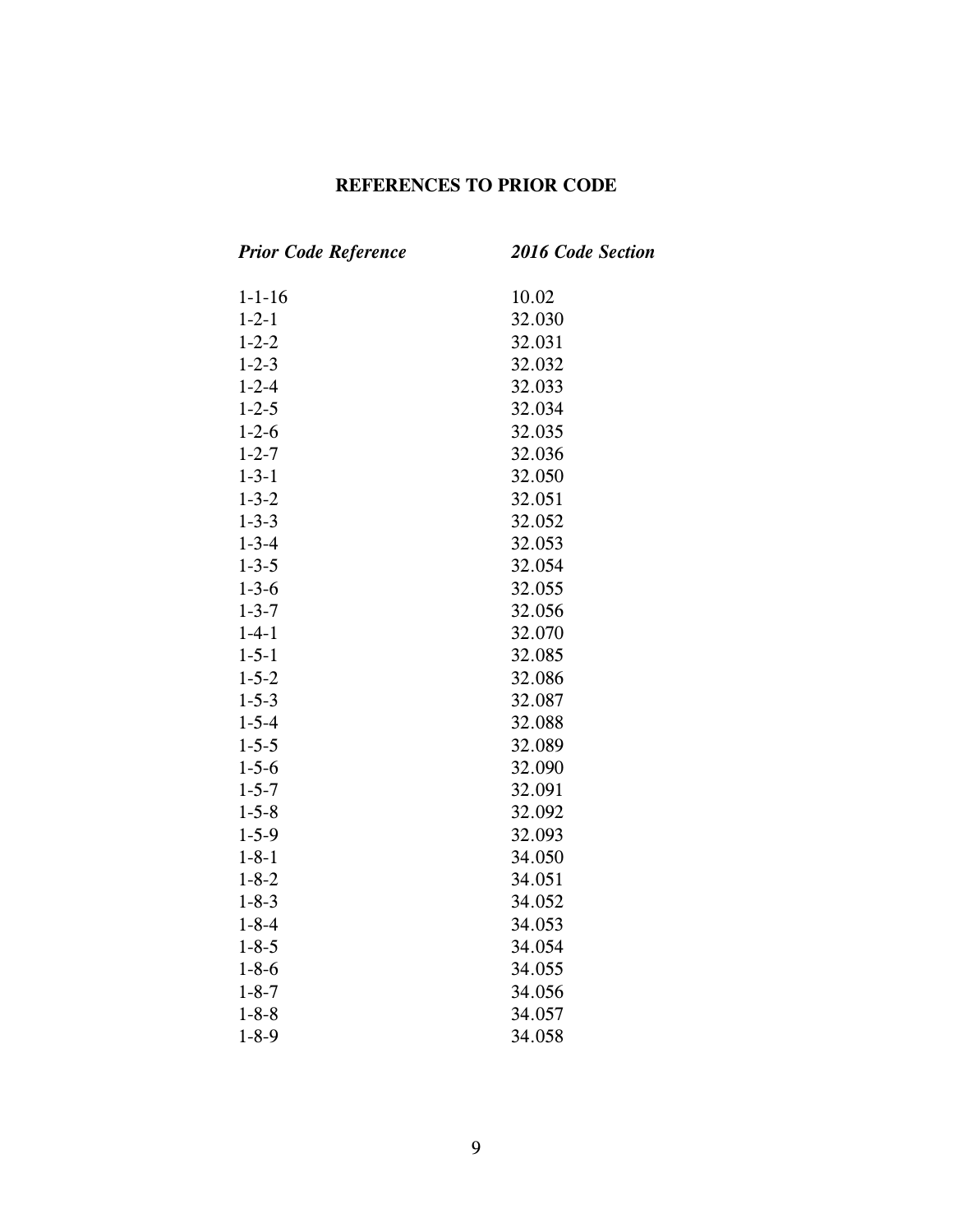| <b>Prior Code Reference</b> | <b>2016 Code Section</b> |
|-----------------------------|--------------------------|
| $1 - 8 - 10$                | 34.059                   |
| $1 - 8 - 11$                | 34.060                   |
| $1 - 8 - 12$                | 34.061                   |
| $1 - 8 - 13$                | 34.062                   |
| $1 - 8 - 14$                | 34.063                   |
| $1 - 9 - 1$                 | 34.002                   |
| $1 - 9 - 2$                 | 34.003                   |
| $1 - 9 - 3$                 | 34.004                   |
| $1 - 9 - 4$                 | 34.005                   |
| $1 - 9 - 5$                 | 34.006                   |
| $1-9-6$                     | 34.007                   |
| $1 - 9 - 7$                 | 34.008                   |
| $1 - 9 - 8$                 | 34.009                   |
| $1-9-9$                     | 34.010                   |
| $1 - 9 - 10$                | 34.011                   |
| $1 - 10 - 1$                | 33.55                    |
| $1 - 10 - 2$                | 33.56                    |
| $1 - 10 - 3$                | 33.57                    |
| $1 - 10 - 4$                | 33.58                    |
| $1 - 10 - 5$                | 33.59                    |
| $4 - 1 - 1$                 | 35.001                   |
| $4 - 1 - 2$                 | 35.002                   |
| $4 - 1 - 3$                 | 35.003                   |
| $4 - 1 - 4$                 | 35.004                   |
| $4 - 1 - 5$                 | 35.005                   |
| $4 - 1 - 6$                 | 35.006                   |
| $4 - 1 - 7$                 | 35.007                   |
| $4 - 1 - 8$                 | 35.008                   |
| $4 - 1 - 9$                 | 35.009                   |
| $4 - 1 - 10$                | 35.010                   |
| $4 - 2 - 1$                 | 35.025                   |
| $4 - 2 - 2$                 | 35.026                   |
| $4 - 2 - 3$                 | 35.027                   |
| $4 - 2 - 4$                 | 35.028                   |
| $4 - 2 - 5$                 | 35.029                   |
| $4 - 2 - 6$                 | 35.030                   |
| $4 - 2 - 7$                 | 35.031                   |
| $4 - 2 - 8$                 | 35.032                   |
| $4 - 2 - 9$                 | 35.033                   |
| $4 - 2 - 10$                | 35.034                   |
| $4 - 2 - 11$                | 35.035                   |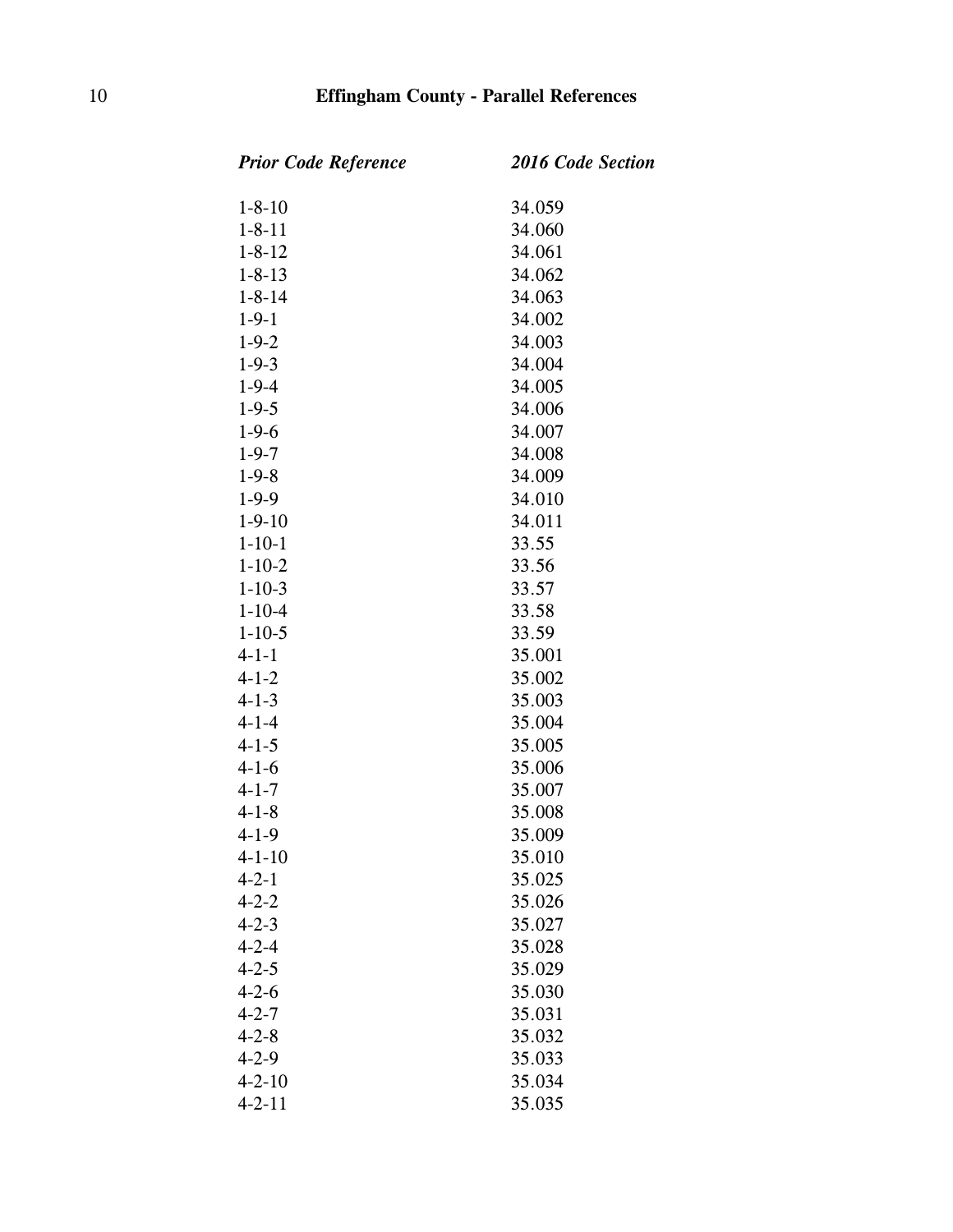| <b>Prior Code Reference</b> | 2016 Code Section |
|-----------------------------|-------------------|
| $4 - 2 - 12$                | 35.036            |
| $4 - 2 - 13$                | 35.037            |
| $4 - 2 - 14$                | 35.038            |
| $4 - 3 - 1$                 | 35.050            |
| $4 - 3 - 2$                 | 35.051            |
| $4 - 3 - 3$                 | 35.052            |
| $4 - 3 - 4$                 | 35.053            |
| $4 - 3 - 5$                 | 35.054            |
| $4 - 3 - 6$                 | 35.055            |
| $4 - 3 - 7$                 | 35.056            |
| $4 - 3 - 8$                 | 35.057            |
| $4 - 3 - 9$                 | 35.058            |
| $4 - 3 - 10$                | 35.059            |
| $4 - 4 - 1$                 | 35.070            |
| $4 - 4 - 2$                 | 35.071            |
| $4 - 4 - 3$                 | 35.072            |
| $4 - 4 - 4$                 | 35.073            |
| $4 - 4 - 5$                 | 35.074            |
| $4 - 4 - 6$                 | 35.075            |
| $4 - 4 - 7$                 | 35.076            |
| $4 - 4 - 8$                 | 35.077            |
| $4 - 4 - 9$                 | 35.078            |
| $4 - 4 - 10$                | 35.079            |
| $4 - 4 - 11$                | 35.080            |
| $4 - 4 - 12$                | 35.081            |
| $8 - 1 - 1$                 | 112.01            |
| $8 - 1 - 2$                 | 112.02            |
| $8 - 1 - 3$                 | 112.03            |
| $8 - 1 - 4$                 | 112.04            |
| $8 - 1 - 5$                 | 112.05            |
| $8 - 1 - 6$                 | 112.06            |
| $8 - 1 - 7$                 | 112.07            |
| $8 - 1 - 8$                 | 112.08            |
| $8 - 1 - 9$                 | 112.09            |
| $8 - 1 - 10$                | 112.10            |
| $8 - 1 - 11$                | 112.11            |
| $8 - 1 - 12$                | 112.12            |
| $8 - 1 - 14$                | 112.99            |
| $8 - 2 - 1$                 | 111.01            |
| $8 - 2 - 2$                 | 111.02            |
| $8 - 2 - 3$                 | 111.03            |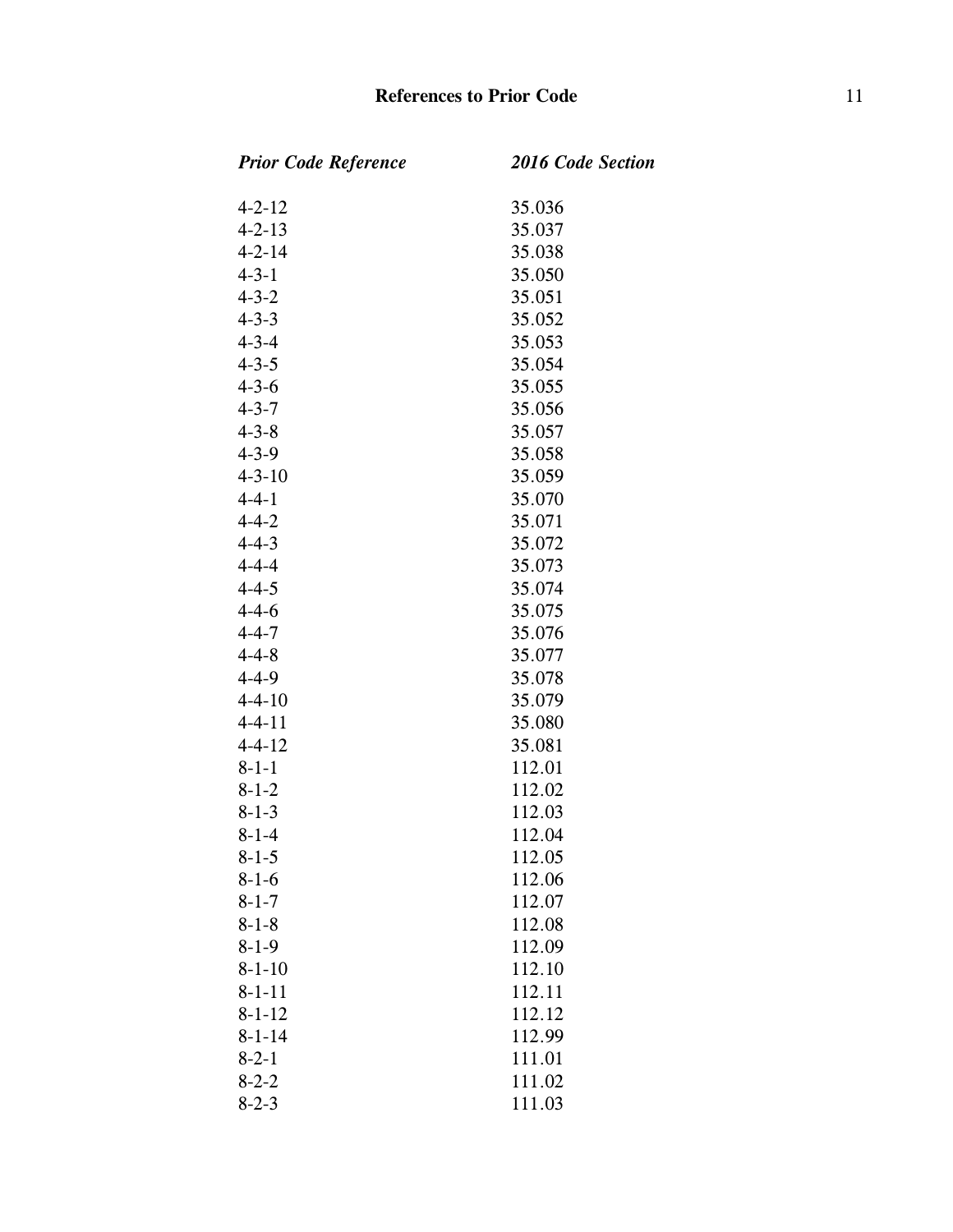| <b>Prior Code Reference</b> | <b>2016 Code Section</b> |
|-----------------------------|--------------------------|
| $8 - 2 - 4$                 | 111.04                   |
| $8 - 2 - 5$                 | 111.05                   |
| $8 - 2 - 6$                 | 111.06                   |
| $8 - 2 - 7$                 | 111.07                   |
| $8 - 2 - 8$                 | 111.08                   |
| $8-2-9$                     | 111.09                   |
| $8 - 2 - 10$                | 111.10                   |
| $8 - 2 - 11$                | 111.11                   |
| $8 - 3 - 1$                 | 113.01                   |
| $8 - 3 - 2$                 | 113.02                   |
| $8 - 3 - 3$                 | 113.03                   |
| $8 - 3 - 4$                 | 113.04                   |
| $8 - 3 - 5$                 | 113.05                   |
| $8 - 3 - 6$                 | 113.06                   |
| $8 - 3 - 7$                 | 113.07                   |
| $8 - 3 - 8$                 | 113.08                   |
| $8-3-9$                     | 113.09                   |
| $8 - 3 - 10$                | 113.10                   |
| $8 - 3 - 11$                | 113.11                   |
| $8 - 3 - 12$                | 113.12                   |
| $8 - 3 - 13$                | 113.13                   |
| $8 - 3 - 14$                | 113.14                   |
| $8 - 3 - 15$                | 113.15                   |
| $8 - 3 - 16$                | 113.16                   |
| $8 - 3 - 17$                | 113.17                   |
| $8 - 3 - 18$                | 113.18                   |
| $8-4-1$                     | 114.01                   |
| $8-4-2$                     | 114.02                   |
| $8-4-10$                    | 114.03                   |
| $8-4-11$                    | 114.03                   |
| $8-4-12$                    | 114.03                   |
| $8-4-13$                    | 114.03                   |
| $8 - 4 - 14$                | 114.03                   |
| $8-4-15$                    | 114.03                   |
| $8-4-16$                    | 114.03                   |
| $8 - 4 - 17$                | 114.03                   |
| $8-4-18$                    | 114.03                   |
| $8-4-19$                    | 114.03                   |
| $8 - 4 - 20$                | 114.03                   |
| $8-4-21$                    | 114.03                   |
| $8 - 4 - 22$                | 114.03                   |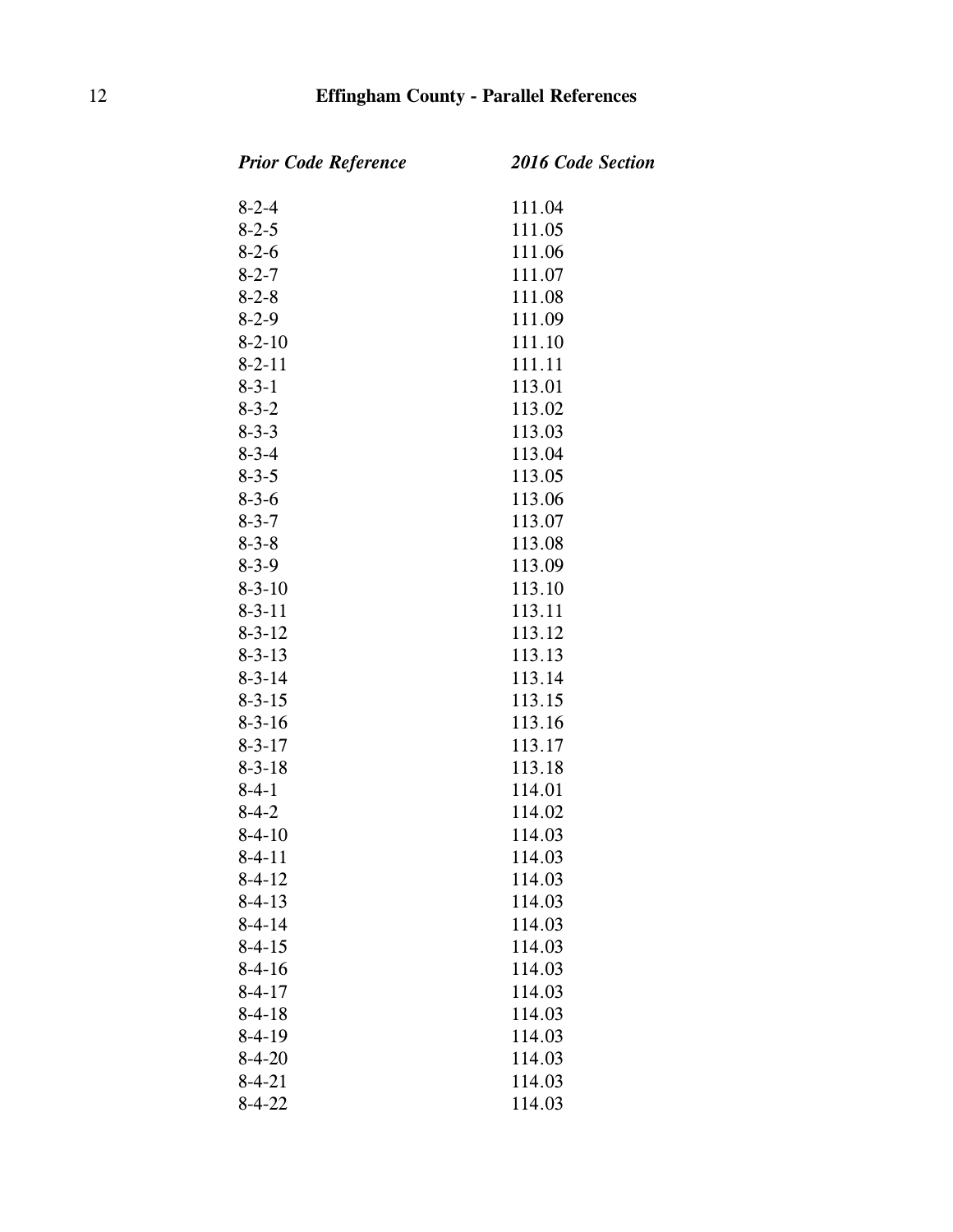| <b>Prior Code Reference</b> | <b>2016 Code Section</b> |
|-----------------------------|--------------------------|
| $8 - 4 - 23$                | 114.03                   |
| $8 - 4 - 24$                | 114.03                   |
| $8 - 4 - 25$                | 114.03                   |
| $8-4-26$                    | 114.03                   |
| $8 - 4 - 27$                | 114.03                   |
| $8 - 4 - 28$                | 114.03                   |
| $8-4-29$                    | 114.03                   |
| $8 - 4 - 30$                | 114.03                   |
| $8-4-36$                    | 114.04                   |
| $8 - 4 - 41$                | 114.15                   |
| $8 - 4 - 42$                | 114.15                   |
| $8-4-43$                    | 114.15                   |
| $8 - 4 - 44$                | 114.15                   |
| $8 - 4 - 45$                | 114.15                   |
| $8-4-46$                    | 114.15                   |
| $8 - 4 - 47$                | 114.15                   |
| $8 - 4 - 51$                | 114.16                   |
| $8 - 4 - 52$                | 114.16                   |
| $8 - 4 - 53$                | 114.16                   |
| $8 - 4 - 54$                | 114.16                   |
| $8 - 4 - 55$                | 114.16                   |
| $8-4-56$                    | 114.16                   |
| $8-4-60$                    | 114.17                   |
| $8-4-61$                    | 114.17                   |
| $8-4-62$                    | 114.17                   |
| $8-4-66$                    | 114.18                   |
| $8-4-67$                    | 114.99                   |
| $8 - 4 - 70$                | 114.19                   |
| $8 - 4 - 71$                | 114.19                   |
| $8 - 4 - 73$                | 114.20                   |
| $8 - 4 - 75$                | 114.21                   |
| $8-4-76$                    | 114.21                   |
| $8 - 4 - 77$                | 114.21                   |
| $8 - 4 - 78$                | 114.21                   |
| $8-4-79$                    | 114.22                   |
| $8 - 4 - 80$                | 114.22, 114.99           |
| $8 - 4 - 81$                | 114.22, 114.99           |
| $8 - 4 - 82$                | 114.22, 114.99           |
| $8 - 4 - 83$                | 114.22, 114.99           |
| $8 - 4 - 84$                | 114.22, 114.99           |
| $8 - 4 - 85$                | 114.22, 114.99           |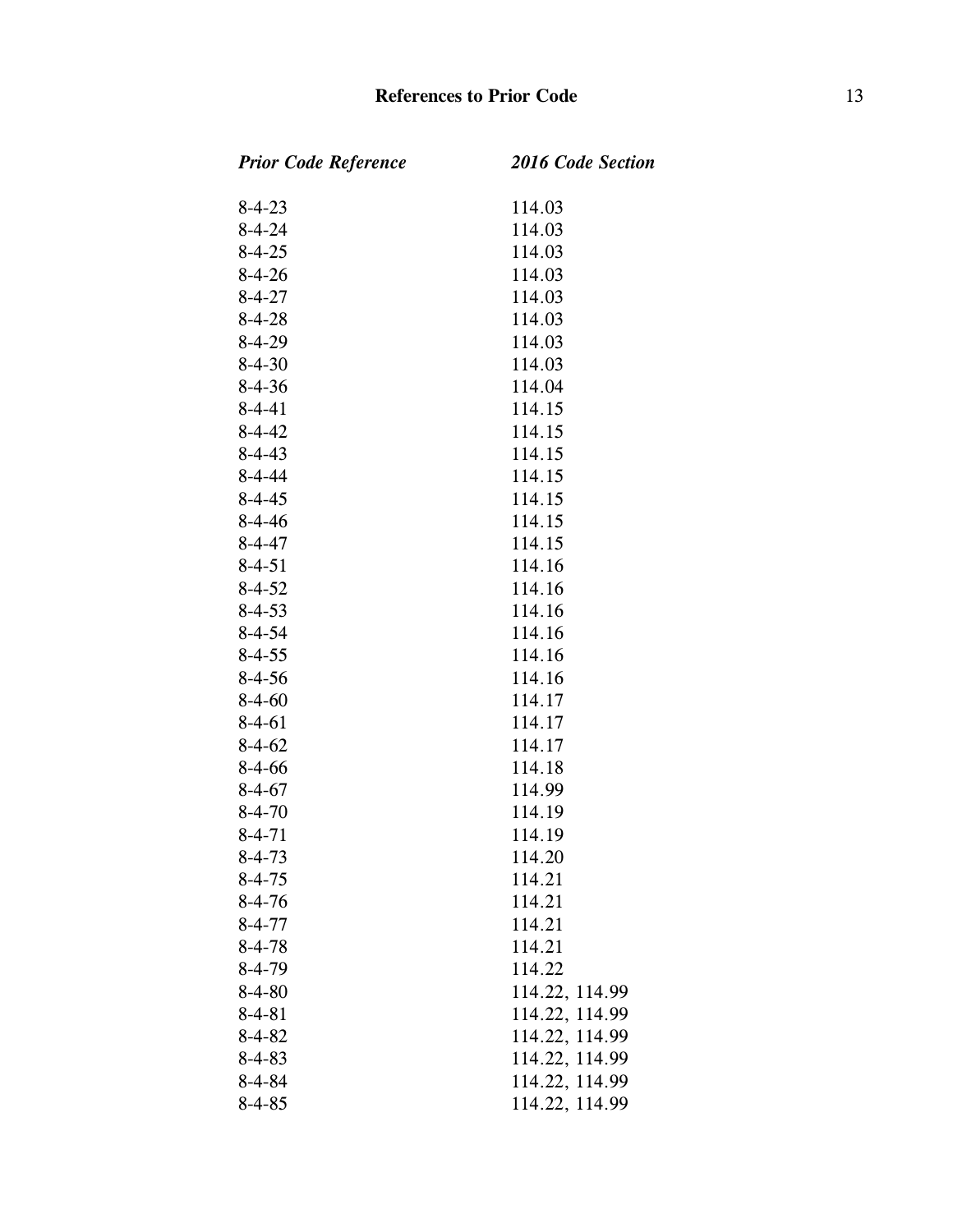| <b>Prior Code Reference</b> | <b>2016 Code Section</b> |
|-----------------------------|--------------------------|
| $8-4-86$                    | 114.22                   |
| $8 - 4 - 87$                | 114.22                   |
| $8 - 4 - 88$                | 114.22, 114.99           |
| $9 - 1 - 1$                 | 30.20                    |
| $9 - 1 - 2$                 | 30.21                    |
| $9 - 1 - 3$                 | 30.22                    |
| $9 - 1 - 4$                 | 30.23                    |
| $9 - 1 - 5$                 | 30.24                    |
| $9 - 1 - 6$                 | 30.99                    |
| Chapter 11                  | 33.03                    |
| $12 - 1 - 1$                | 34.075                   |
| $12 - 1 - 2$                | 34.076                   |
| $12 - 1 - 3$                | 34.077                   |
| $12 - 1 - 4$                | 34.078                   |
| $12 - 1 - 5$                | 34.079                   |
| $12 - 1 - 6$                | 34.080                   |
| $12 - 1 - 7$                | 34.081                   |
| $12 - 1 - 8$                | 34.082                   |
| $13 - 1 - 1$                | 91.01                    |
| $13 - 1 - 2$                | 91.02                    |
| $13 - 1 - 3$                | 91.03                    |
| $13 - 1 - 4$                | 91.04                    |
| $13 - 1 - 5$                | 91.05                    |
| $13 - 1 - 6$                | 91.06                    |
| $13 - 1 - 7$                | 91.07                    |
| $13 - 1 - 8$                | 91.08                    |
| $13 - 1 - 9$                | 91.09                    |
| $13 - 1 - 10$               | 91.10                    |
| $13 - 1 - 11$               | 91.11                    |
| 13-1-12                     | 91.12                    |
| $13 - 1 - 13$               | 91.13                    |
| $13 - 1 - 14$               | 91.14                    |
| $13 - 1 - 15$               | 91.15                    |
| $13 - 1 - 16$               | 91.16                    |
| $13 - 1 - 17$               | 91.17                    |
| $13 - 1 - 18$               | 91.18                    |
| $13 - 1 - 19$               | 91.19                    |
| $13 - 1 - 20$               | 91.20                    |
| $13 - 1 - 21$               | 91.21                    |
| $13 - 1 - 22$               | 91.22                    |
| $13 - 1 - 23$               | 91.23                    |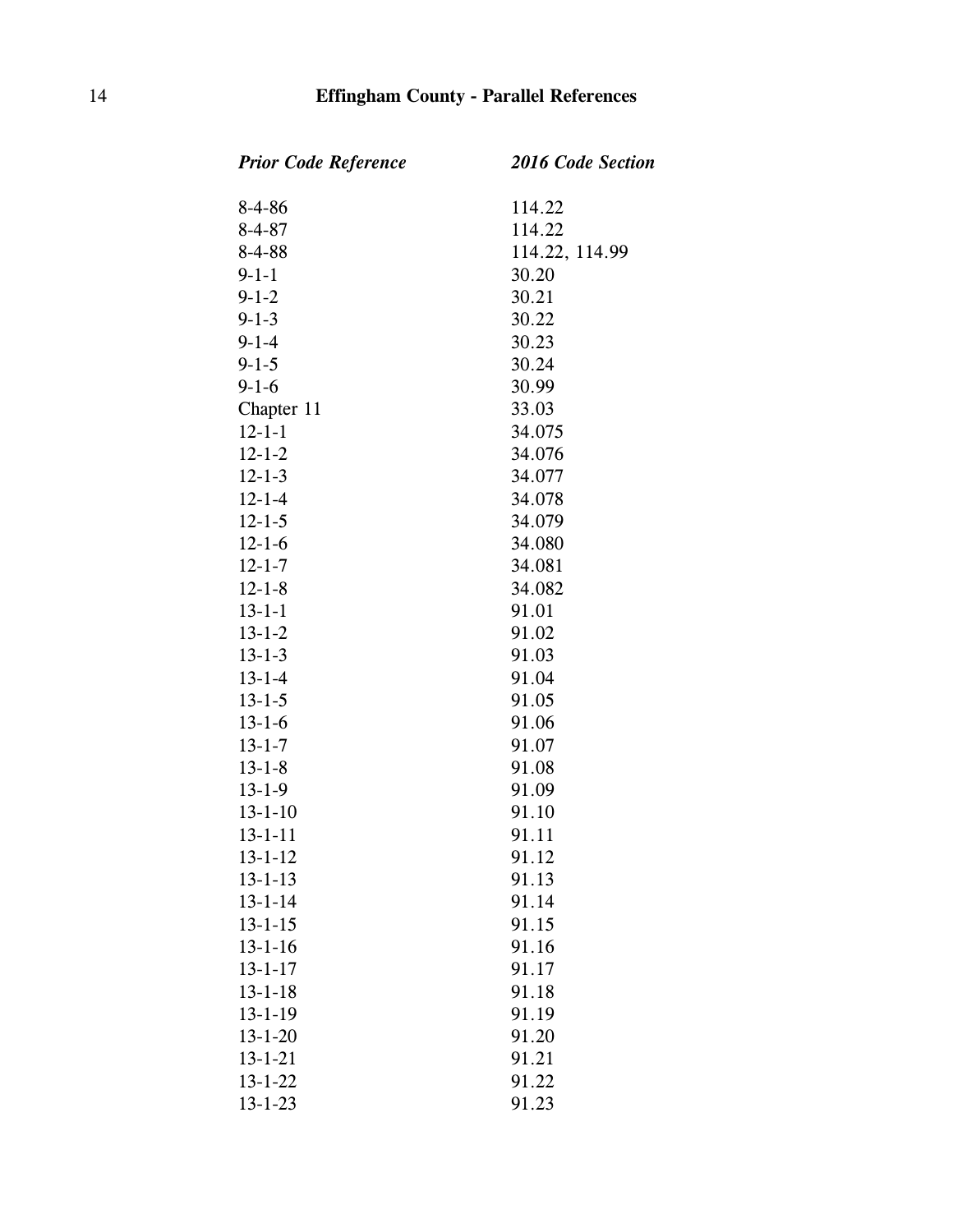| <b>Prior Code Reference</b> | <b>2016 Code Section</b> |
|-----------------------------|--------------------------|
| $13 - 1 - 24$               | 91.24                    |
| $13 - 1 - 25$               | 91.25                    |
| $13 - 1 - 26$               | 91.99                    |
| $15 - 1 - 1$                | 34.095                   |
| $15 - 1 - 2$                | 34.096                   |
| $15 - 1 - 3$                | 34.097                   |
| $15 - 1 - 4$                | 34.098                   |
| $15 - 1 - 5$                | 34.099                   |
| $15 - 1 - 6$                | 34.100                   |
| $15 - 1 - 7$                | 34.101                   |
| $15 - 1 - 8$                | 34.102                   |
| $15 - 1 - 9$                | 34.103                   |
| $15 - 1 - 10$               | 34.104                   |
| $15 - 1 - 11$               | 34.105                   |
| $15 - 1 - 12$               | 34.106                   |
| $15 - 1 - 13$               | 34.107                   |
| $15 - 1 - 14$               | 34.108                   |
| $15 - 1 - 15$               | 34.109                   |
| $30 - 2 - 1$                | 31.01                    |
| $30-2-2$                    | 31.02                    |
| $30 - 2 - 3$                | 31.03                    |
| $30 - 2 - 4$                | 31.04                    |
| $30 - 2 - 5$                | 31.05                    |
| $30 - 2 - 6$                | 31.06                    |
| $30 - 2 - 7$                | 31.07                    |
| $30 - 2 - 8$                | 31.08                    |
| $30 - 2 - 9$                | 31.09                    |
| $30 - 2 - 10$               | 31.10                    |
| $30 - 2 - 11$               | 31.11                    |
| $30 - 2 - 12$               | 31.12                    |
| $30 - 2 - 13$               | 31.13                    |
| $30 - 2 - 14$               | 31.14                    |
| $30 - 2 - 15$               | 31.15                    |
| $30 - 2 - 16$               | 31.16                    |
| $30 - 2 - 17$               | 31.17                    |
| $30 - 2 - 18$               | 31.18                    |
| $30 - 2 - 19$               | 31.19                    |
| $31 - 1 - 1$                | 52.20                    |
| $31 - 1 - 2$                | 52.21                    |
| $31 - 1 - 3$                | 52.22                    |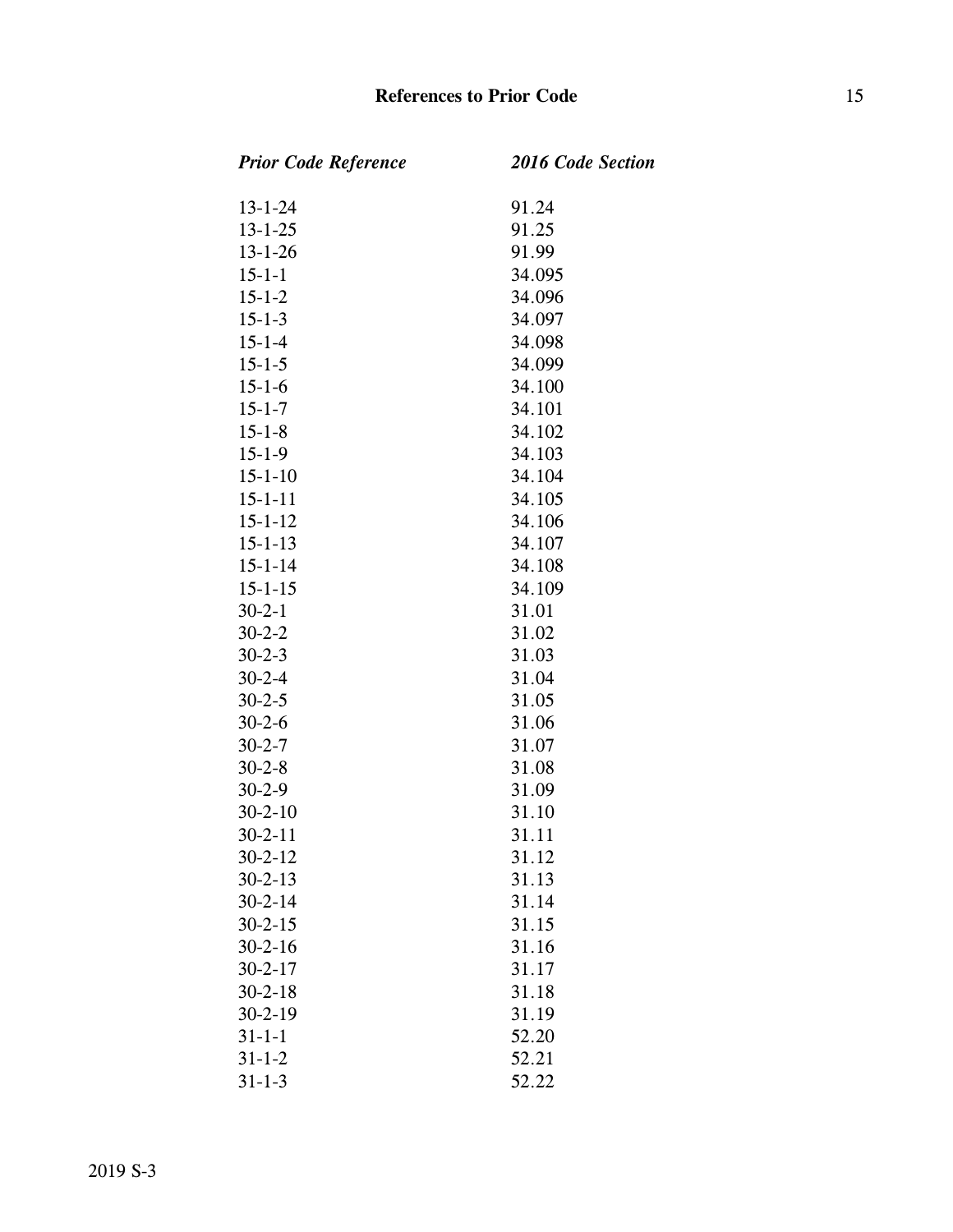| <b>Prior Code Reference</b> | <b>2016 Code Section</b> |
|-----------------------------|--------------------------|
| $31 - 1 - 4$                | 52.23                    |
| $31 - 1 - 5$                | 52.24                    |
| $31 - 1 - 6$                | 52.99                    |
| $31 - 1 - 7$                | 52.25                    |
| $34 - 1 - 1$                | 150.001                  |
| $34 - 1 - 2$                | 150.002                  |
| $34 - 1 - 3$                | 150.003                  |
| $34 - 1 - 4$                | 150.004                  |
| $34 - 1 - 5$                | 150.005                  |
| $34 - 1 - 6$                | 150.006                  |
| $34 - 1 - 7$                | 150.007                  |
| $34 - 1 - 8$                | 150.008                  |
| $34 - 1 - 9$                | 150.009                  |
| $34 - 2 - 1$                | 150.010                  |
| $34 - 3 - 1$                | 150.025                  |
| $34 - 3 - 2$                | 150.026                  |
| $34 - 3 - 3$                | 150.027                  |
| $34 - 3 - 4$                | 150.028                  |
| $34 - 3 - 5$                | 150.029                  |
| $34 - 3 - 6$                | 150.030                  |
| $34 - 3 - 7$                | 150.031                  |
| $34 - 3 - 8$                | 150.032                  |
| $34 - 4 - 1$                | 150.011                  |
| $34 - 5 - 1$                | 150.045                  |
| $34 - 5 - 2$                | 150.046                  |
| $34 - 5 - 3$                | 150.047                  |
| $34 - 5 - 4$                | 150.048                  |
| $34 - 5 - 5$                | 150.049                  |
| $34-6-1$                    | 150.060                  |
| $34 - 6 - 5$                | 150.061                  |
| $34 - 6 - 6$                | 150.061                  |
| $34 - 6 - 7$                | 150.061                  |
| $34 - 6 - 8$                | 150.061                  |
| $34 - 7 - 1$                | 150.075                  |
| $34 - 7 - 2$                | 150.076                  |
| $34 - 7 - 3$                | 150.077                  |
| $34 - 7 - 4$                | 150.078                  |
| $34 - 8 - 1$                | 150.090                  |
| $34 - 8 - 2$                | 150.091                  |
| $34 - 8 - 3$                | 150.092                  |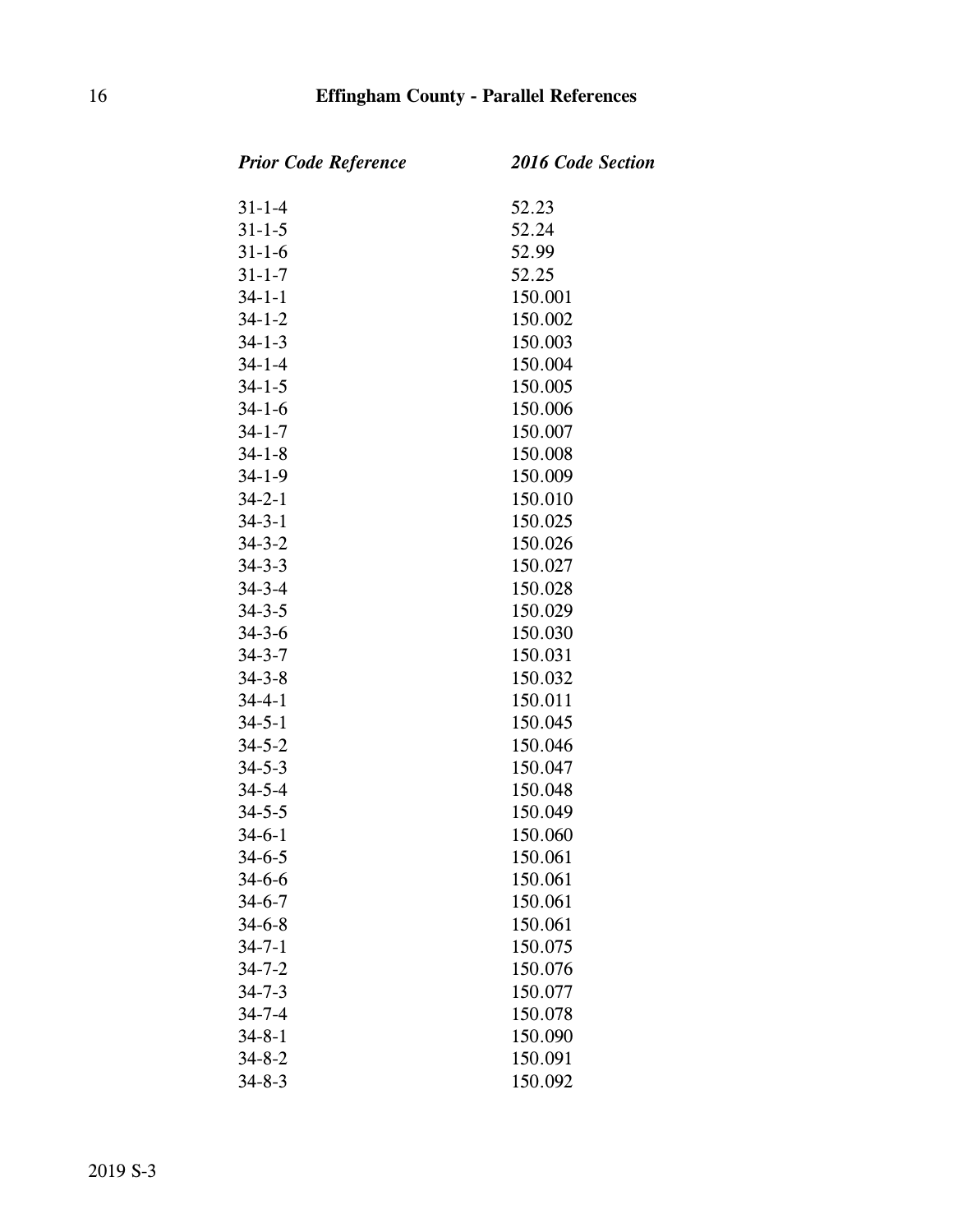| <b>Prior Code Reference</b> | <b>2016 Code Section</b> |
|-----------------------------|--------------------------|
| $34 - 8 - 4$                | 150.093                  |
| $34 - 8 - 5$                | 150.094                  |
| $34 - 8 - 6$                | 150.095                  |
| $34 - 8 - 7$                | 150.096                  |
| $34 - 8 - 8$                | 150.097                  |
| $34 - 8 - 9$                | 150.098                  |
| $34 - 8 - 10$               | 150.099                  |
| $34 - 9 - 1$                | 150.110                  |
| $34 - 9 - 2$                | 150.111                  |
| $34 - 9 - 3$                | 150.110                  |
| $34 - 9 - 4$                | 150.113                  |
| $34 - 9 - 5$                | 150.114                  |
| $34-10-1$                   | 150.125                  |
| $34 - 10 - 2$               | 150.126                  |
| $34 - 10 - 3$               | 150.127                  |
| $34 - 10 - 4$               | 150.128                  |
| $34 - 10 - 5$               | 150.129                  |
| $34 - 11 - 1$               | 150.012                  |
| $34 - 12 - 1$               | 150.013                  |
| $34 - 13 - 1$               | 150.013                  |
| $34 - 14 - 1$               | 150.999                  |
| $34 - 14 - 2$               | 150.999                  |
| $36 - 1 - 1$                | 36.070                   |
| $36 - 1 - 2$                | 36.071                   |
| $36 - 1 - 3$                | 36.072                   |
| $36 - 1 - 4$                | 36.073                   |
| $36 - 1 - 5$                | 36.074                   |
| $36 - 1 - 6$                | 36.075                   |
| $36 - 1 - 7$                | 36.076                   |
| $36 - 1 - 8$                | 36.077                   |
| $36 - 1 - 9$                | 36.078                   |
| $36 - 1 - 10$               | 36.079                   |
| $36 - 1 - 11$               | 36.080                   |
| $36 - 1 - 12$               | 36.081                   |
| $36 - 1 - 13$               | 36.082                   |
| $36 - 1 - 14$               | 36.083                   |
| $36 - 1 - 15$               | 36.084                   |
| $36 - 1 - 16$               | 36.085                   |
| $36 - 1 - 17$               | 36.086                   |
| $36 - 1 - 18$               | 36.087                   |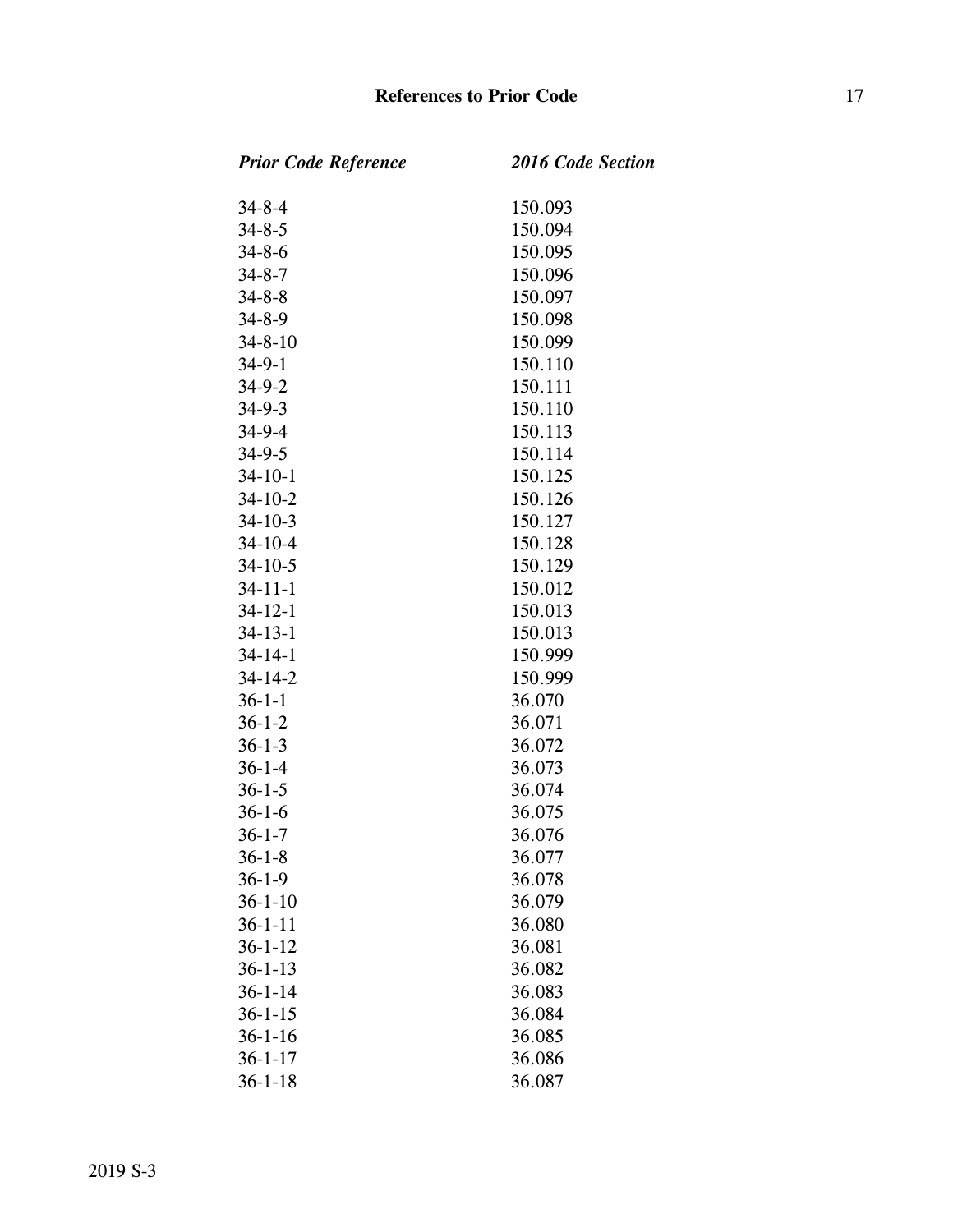| <b>Prior Code Reference</b> | 2016 Code Section |
|-----------------------------|-------------------|
| $36 - 2 - 1$                | 36.100            |
| $36 - 2 - 2$                | 36.100            |
| $36 - 2 - 4$                | 36.101            |
| $36 - 2 - 5$                | 36.101            |
| $36 - 2 - 7$                | 36.102            |
| $36 - 2 - 8$                | 36.102            |
| $36 - 2 - 11$               | 36.103            |
| $36 - 3 - 1$                | 36.115            |
| $36 - 3 - 2$                | 36.116            |
| $36 - 3 - 3$                | 36.117            |
| $36 - 3 - 4$                | 36.118            |
| $36 - 3 - 5$                | 36.119            |
| $36 - 3 - 6$                | 36.120            |
| $36 - 3 - 9$                | 36.051            |
| $36 - 3 - 10$               | 36.052            |
| $36 - 3 - 11$               | 36.053            |
| $36 - 3 - 12$               | 36.054            |
| $36 - 3 - 13$               | 36.055            |
| $36 - 3 - 14$               | 36.055            |
| $36 - 3 - 16$               | 36.056            |
| $36 - 3 - 17$               | 36.056            |
| $36 - 3 - 18$               | 36.056            |
| $36 - 4 - 1$                | 36.135            |
| $36 - 4 - 2$                | 36.136            |
| $36 - 4 - 3$                | 36.137            |
| $36 - 4 - 4$                | 36.138            |
| $36 - 4 - 5$                | 36.139            |
| $36 - 4 - 6$                | 36.140            |
| $36 - 4 - 7$                | 36.141            |
| $36 - 4 - 8$                | 36.142            |
| $36 - 4 - 9$                | 36.143            |
| $36 - 5 - 1$                | 36.155            |
| $36 - 5 - 2$                | 36.156            |
| $36 - 5 - 3$                | 36.157            |
| $36 - 5 - 4$                | 36.158            |
| $36 - 5 - 5$                | 36.159            |
| $36 - 5 - 6$                | 36.160            |
| $36 - 5 - 7$                | 36.161            |
| $36 - 5 - 8$                | 36.162            |
| $36 - 5 - 9$                | 36.163            |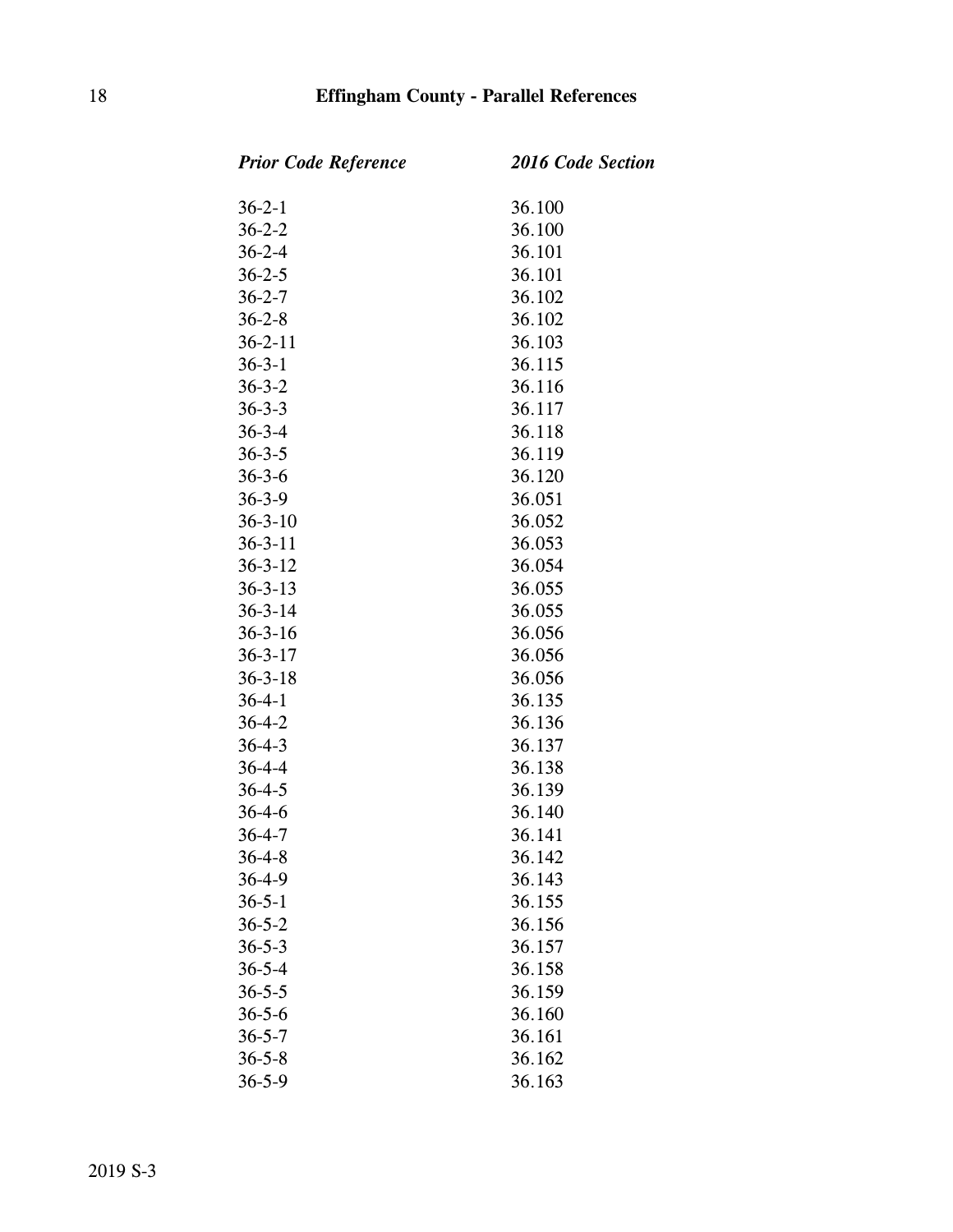$Section$ 

| <b>Prior Code Reference</b> | <b>2016 Code</b> |
|-----------------------------|------------------|
| $36 - 5 - 10$               | 36.164           |
| $36 - 5 - 11$               | 36.165           |
| $36 - 5 - 12$               | 36.166           |
| $36 - 5 - 13$               | 36.167           |
| $36 - 6 - 1$                | 36.180           |
| $36 - 6 - 2$                | 36.181           |
| $36 - 6 - 3$                | 36.182           |
| $36 - 6 - 4$                | 36.183           |
| $36 - 6 - 5$                | 36.184           |
| $36 - 6 - 6$                | 36.185           |
| $36 - 6 - 7$                | 36.186           |
| $36 - 6 - 8$                | 36.187           |
| $36 - 7 - 40$               | 36.040           |
| $36 - 7 - 41$               | 36.040           |
| $36 - 7 - 45$               | 36.041           |
| $36 - 7 - 46$               | 36.041           |
| $36 - 8 - 1$                | 36.044           |
| $36 - 8 - 2$                | 36.044           |
| $36 - 8 - 3$                | 36.044           |
| $36 - 8 - 4$                | 36.044           |
| $36-9-1$                    | 36.045           |
| $36 - 9 - 2$                | 36.045           |
| $36 - 9 - 4$                | 36.046           |
| $36 - 9 - 5$                | 36.046           |
| $36 - 10 - 1$               | 36.047           |
| $36 - 11 - 1$               | 36.048           |
| $36 - 11 - 2$               | 36.048           |
| $36 - 11 - 3$               | 36.048           |
| $36 - 11 - 4$               | 36.048           |
| $36 - 12 - 1$               | 36.049           |
| $36 - 12 - 2$               | 36.049           |
| $36 - 13 - 1$               | 36.050           |
| $36 - 13 - 2$               | 36.050           |
| Exhibit A                   | 33.04            |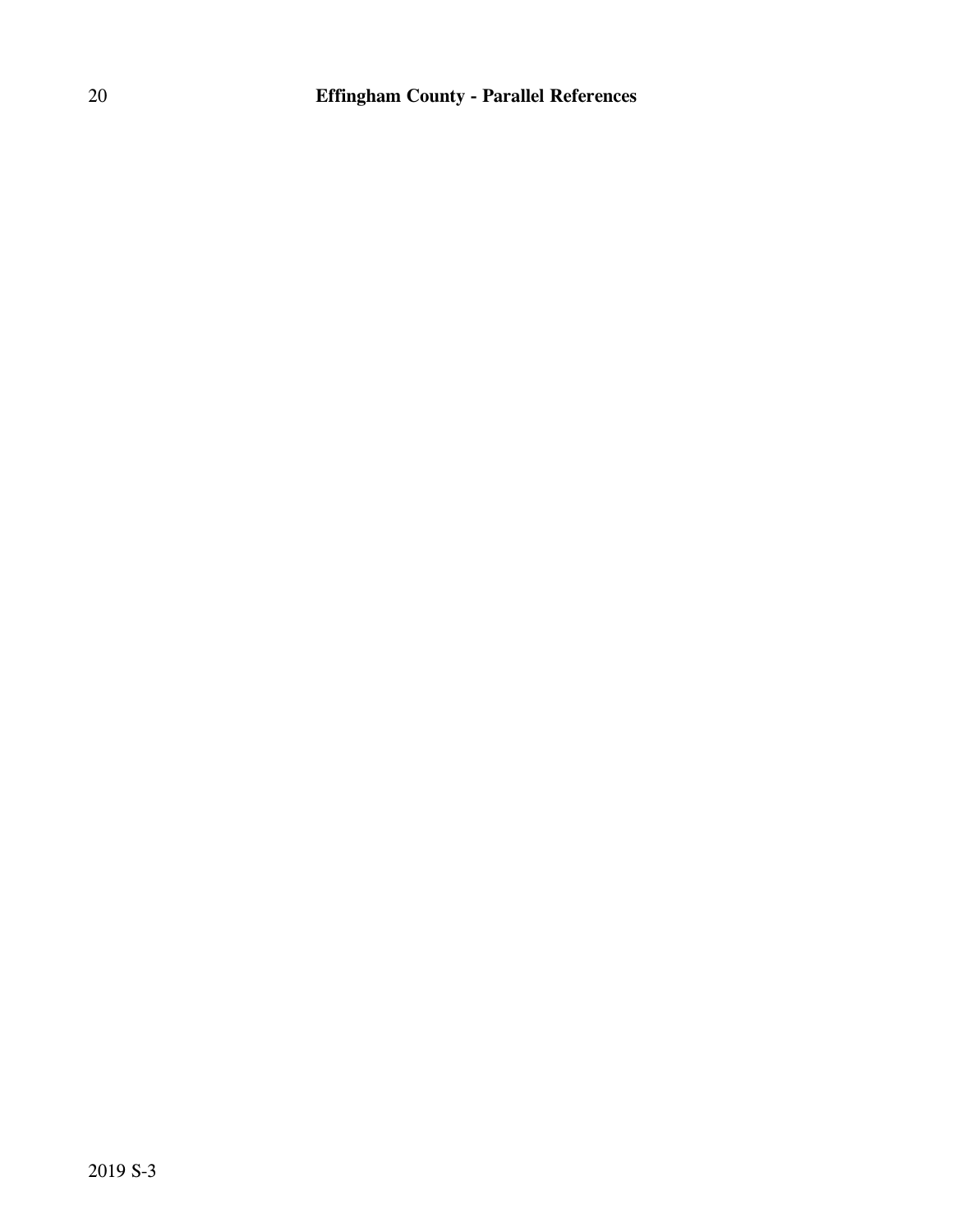### **REFERENCES TO ORDINANCES**

| Ord. No.      | <b>Date Passed</b>           | <b>Code Section</b>  |  |
|---------------|------------------------------|----------------------|--|
| $4 - 17 - 06$ |                              | 34.008               |  |
| $04-17-06$    |                              | 34.009               |  |
| $10-17-05$    |                              | 34.005               |  |
| 86-27         |                              | 36.040               |  |
| $97 - 57$     |                              | 34.006               |  |
| $86-1$        | $1 - 17 - 1986$              | $36.100 - 36.102$    |  |
| $90 - 34$     | $-1990$<br>34.011            |                      |  |
| $91-23$       | 6-28-1991<br>32.032, 32.051  |                      |  |
| $93 - 27$     | 8-16-1993<br>52.25           |                      |  |
| 97-40         | 7-21-1997<br>36.183          |                      |  |
| 1999-32       | $33.15 - 33.21$<br>6-28-1999 |                      |  |
| $97 - 46$     | 9-15-1999<br>34.006          |                      |  |
| 99-57         | $-1999$<br>111.07            |                      |  |
| $00 - 04$     | $1 - 17 - 2000$              | 34.063               |  |
| $01 - 62$     | 11-26-2001                   | 113.18               |  |
| $02 - 54$     | 12-16-2002                   | 36.055               |  |
| $03 - 58$     | $6 - 16 - 2003$              | 36.049               |  |
| 04-49         | 5-17-2004                    | 34.009               |  |
| $04 - 73$     | $6 - 21 - 2004$              | 36.056               |  |
| $05-13$       | $3 - 21 - 2005$              | 36.055               |  |
| $05 - 26$     | 4-18-2005                    | 36.120               |  |
| $05 - 30$     | $5 - 16 - 2005$              | 36.103, 36.104       |  |
|               | $9-19-2005$                  | $52.01 - 52.07$      |  |
| $06-49$       | $7-17-2006$                  | 30.02                |  |
| $06 - 55$     | 8-21-2006                    | 34.025 - 34.035      |  |
| $07 - 64$     | 9-17-2007                    | 34.001               |  |
| $08 - 10$     | $3 - 17 - 2008$              | 50.01 - 50.11, 50.99 |  |
| 08-65         | 8-18-2008                    | 36.042               |  |
| 08-93         | 11-17-2008                   | $31.30 - 31.46$      |  |
| $09-23$       | 4-20-2009                    | 36.043               |  |
|               | 8-17-2009                    | 30.03                |  |
|               | 12-21-2009                   | 33.02                |  |
|               | 2-16-2010                    | 30.05                |  |
|               | 3-15-2010                    | 30.01                |  |
| $10 - 47$     | 35.003<br>6-21-2010          |                      |  |
| $11 - 45$     | 7-18-2011                    | 30.04                |  |